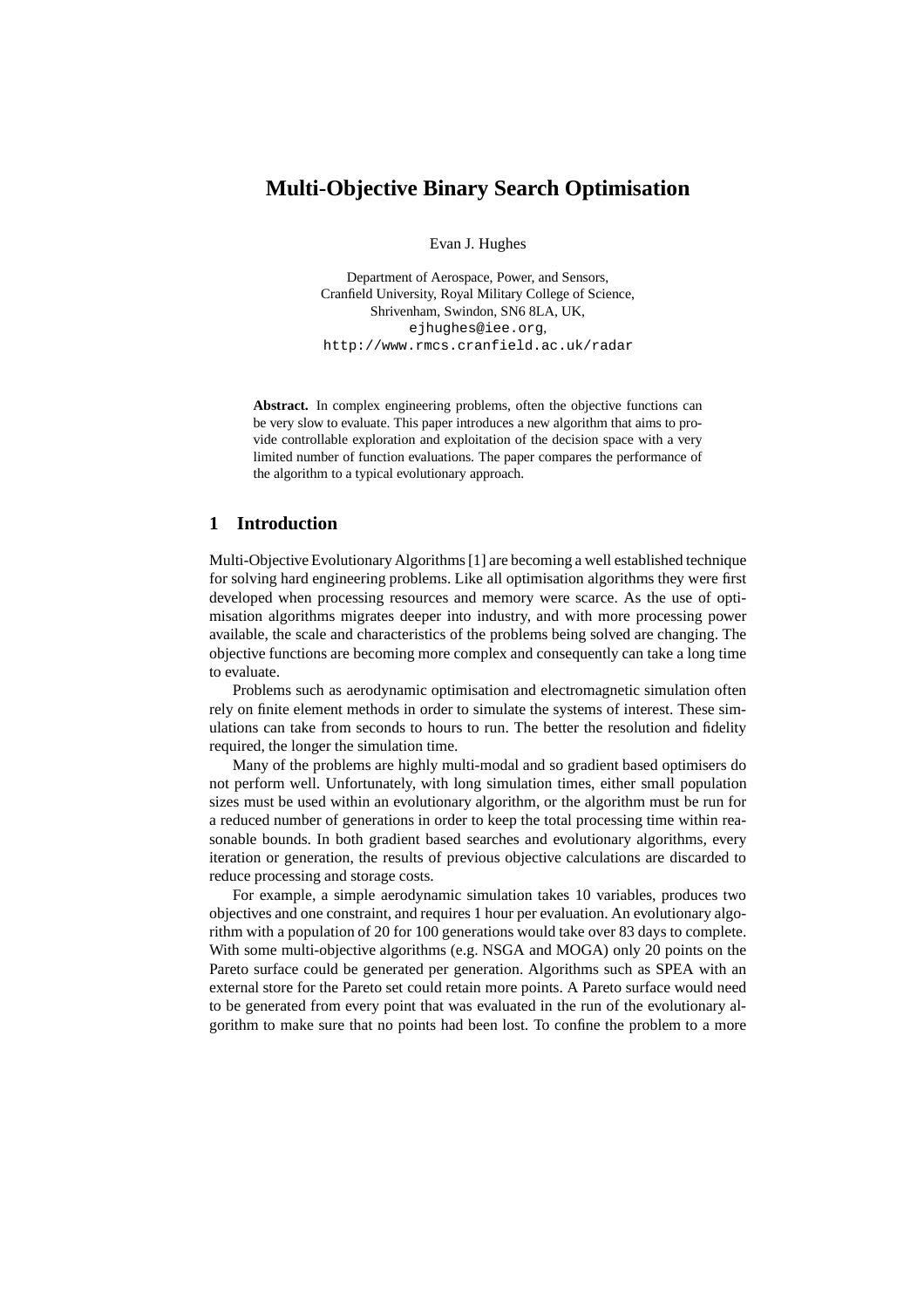realistic time scale, only about 500 points could be generated, taking nearly <sup>21</sup> days to complete. Generating only 500 evaluations is equivalent to a population of 20 for 25 generations only, not much for many evolutionary multi-objective optimisation algorithms.

This paper proposes a new algorithm that is designed specifically to provide controllable exploration and exploitation, but with few objective calculations. The new algorithm uses many of the techniques developed for multi-objective evolutionary algorithms to guide the search process. The algorithm is not generational however and utilises all the objective calculations made when deciding where to place the next point in the hypercube that defines the search space.

This paper describes two approaches to implementing the idealised algorithm. The first uses Voronoi decomposition to locate the exact centre of the largest empty hypersphere in each case, but is computationally expensive for even moderate numbers of variables. The second algorithm is the prime focus of the paper and uses binary space subdivision to approximate the unexplored regions, producing a faster and more scalable algorithm.

Section 2 describes the ideal search algorithm, section 3 discusses multi-objective optimisation, section 4 details one approach to implementing the ideal algorithm using Voronoi diagrams and section 5 details an alternative implementation using a binary search. Section 6 describes the two multi-objective test functions used, section 7 presents results of the optimisation trials and a comparison with a typical evolutionary approach, and section 8 concludes.

### **2 The Ideal Algorithm**

#### **2.1 Introduction**

The idealised algorithm is:

- 1. **Exploration:** Next point is the centre of the largest empty convex region.
- 2. **Exploitation:** Next point is the centre of the largest empty convex region that has a selected *good* point at one edge.

The aim of the idealised algorithm is to reduce the size of unexplored regions, resulting in uniform search coverage, while still being able to focus on the areas forming the Pareto surface. With only a limited number of function evaluations available, every evaluation must count.

#### **2.2 Exploration**

The exploration search step of the algorithm identifies the most unexplored region of the search hypercube, and places the next point at the centre of the region. The region could be described in a number of ways, the ideal being to find the largest convex region that will reside between the existing evaluation points. Sections  $4 \& 5$  describe two alternative methods for approximating the most unexplored region.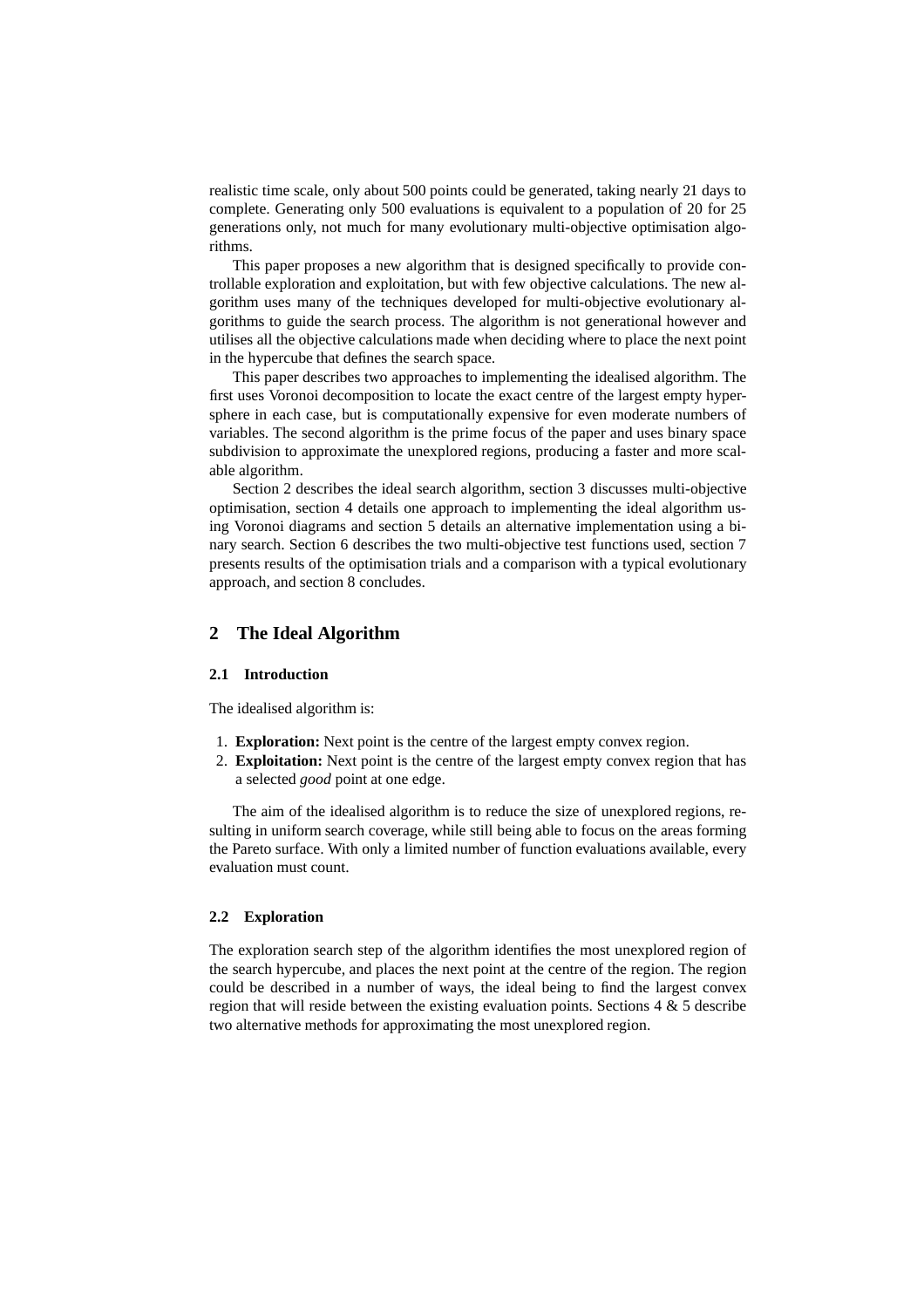#### **2.3 Exploitation**

The exploitation step involves first identifying a good point. In both algorithm implementations presented in this paper, tournament selection is used to identify a *good* point for a localised search to begin from. Once a point has been selected, the largest unexplored volume that contains the point at its edge is identified, and a new evaluation generated for the point corresponding to the centre of the volume.

#### **2.4 Exploration versus Exploitation**

The two phases of the algorithm, exploration and exploitation, must be controlled in order to provide effective coverage of the decision space. The algorithm must begin with an exploration phase to allow interesting regions to be identified, then the exploitation phase can be applied to refine the regions. As noted in most evolutionary algorithms, it is wise to always have a low level of exploration, even in the exploitation phase.

In evolutionary algorithms, the initial population provides pure exploration. The selective pressure and crossover in subsequent generations provide exploitation, with a low level mutation providing exploration of the decision space throughout the remaining optimisation process.



**Fig. 1.** Probability of performing exploration for C=0.1, K=0.3,  $\sigma = 0.1$  and 1000 trials.

In both the algorithms presented, at each iteration the decision of whether to perform exploration or exploitation is made based on a probability distribution,  $P(n)$ , that varies with the number of function evaluations,  $n$ . The distribution is detailed in  $(1)$  and illustrated graphically in Fig.1. In  $(1)$ , C is the minimum probability of performing an exploration step,  $\sigma$  is the rate at which the probability of exploration decays (smaller  $\sigma$ gives faster decay), K is the mid point of the decay (midpoint of the range  $[C,1]$ ) and  $n_x$  is the maximum number of trials that are to be performed. Note, in Fig.1, C is not zero and so the point marked for K does not occur at 300 as would be the case if  $C = 0$ .

$$
P(n) = (C - 1) \frac{\tanh\left(\frac{n/n_x - K}{\sigma}\right) - \tanh\left(\frac{-k}{\sigma}\right)}{\tanh\left(\frac{1 - k}{\sigma}\right) - \tanh\left(\frac{-k}{\sigma}\right)} + 1 \tag{1}
$$

 $\sim$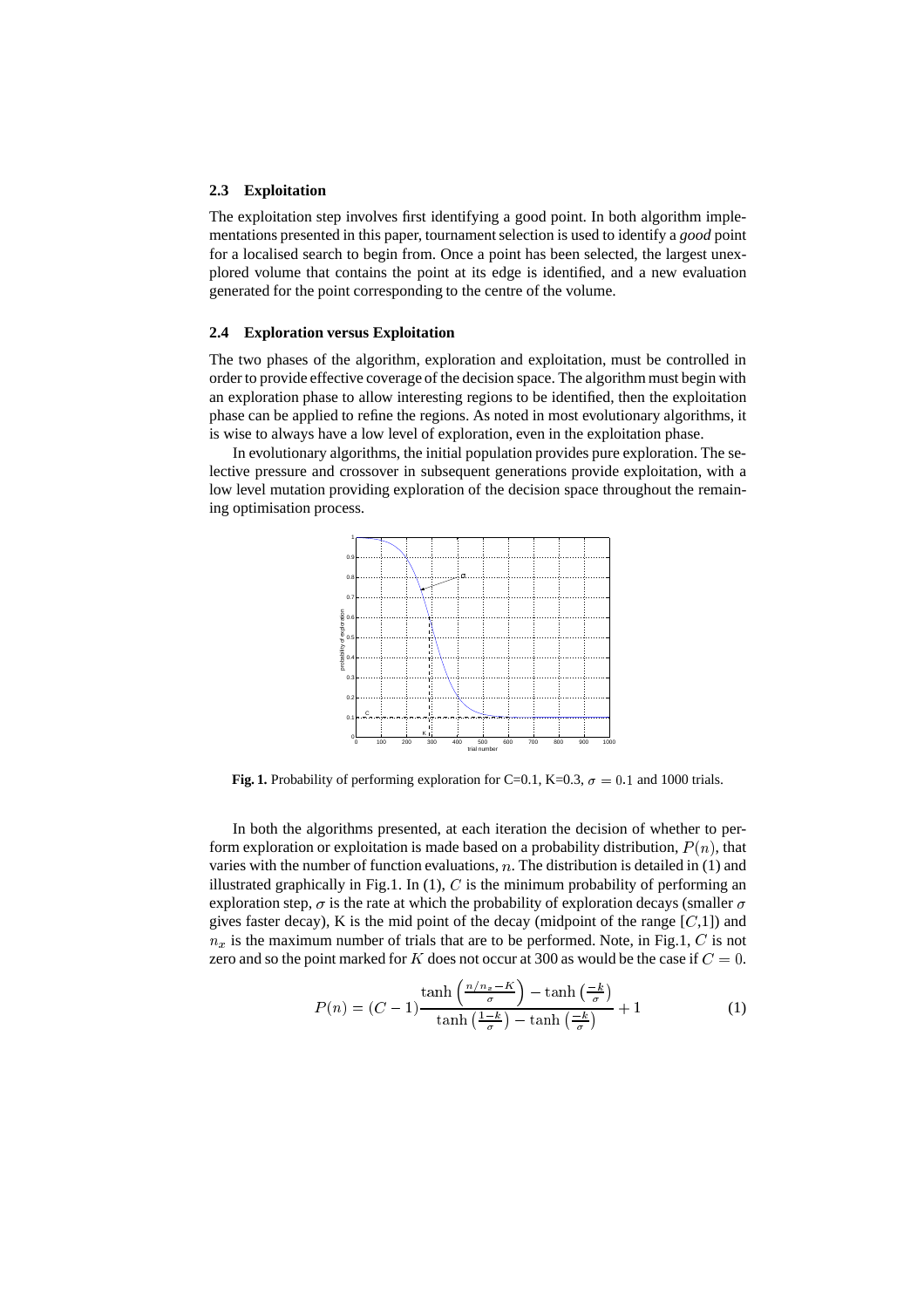# **3 Multi-Objective Optimisation**

Much research has been performed on discriminating between members of a Pareto set to allow the entire Pareto set to be approximated in a single run of an evolutionary algorithm. In an evolutionary algorithm, the Pareto set may either be maintained within the base population (NSGA, MOGA, etc.) or externally (SPEA, PAES, etc.)[1]. For the methods that use the population to store the set, a large population size is required to provide sufficient sampling of the Pareto surface.

A Pareto ranking method is required to allow 'good' solutions to be chosen. In the algorithms described in this paper, with the small number of evaluations used, **all** the points generated in the run of the optimiser will be used to create the final Pareto surface. Methods that do not maintain an external store of the Pareto set will be used in the examples as at each iteration of the algorithm, all the points that satisfy the constraints created so far will be accounted for. If larger numbers of evaluations are to be performed, only the solutions in the current tournament set need to be ranked. This approach will lead to reduced performance, but the processing overhead of the algorithms will scale better with increasing function evaluations.

## **4 Voronoi Optimisation Algorithm**

#### **4.1 Largest Empty Convex Region**

The idealised algorithm in section 2 relies on being able to identify the largest empty convex region either in the entire search space, or with a chosen point at its edge. Figure 2 shows a 2D Euclidean plane representation of the largest empty convex region between a set of points in the decision space. The region may be approximated by finding the largest empty hypersphere that can be placed between the existing points. The new point would then be generated at the centre of the hypersphere. Finding the centre of the largest empty hypersphere is still not a trivial problem to solve.



**Fig. 2.** Largest empty hypersphere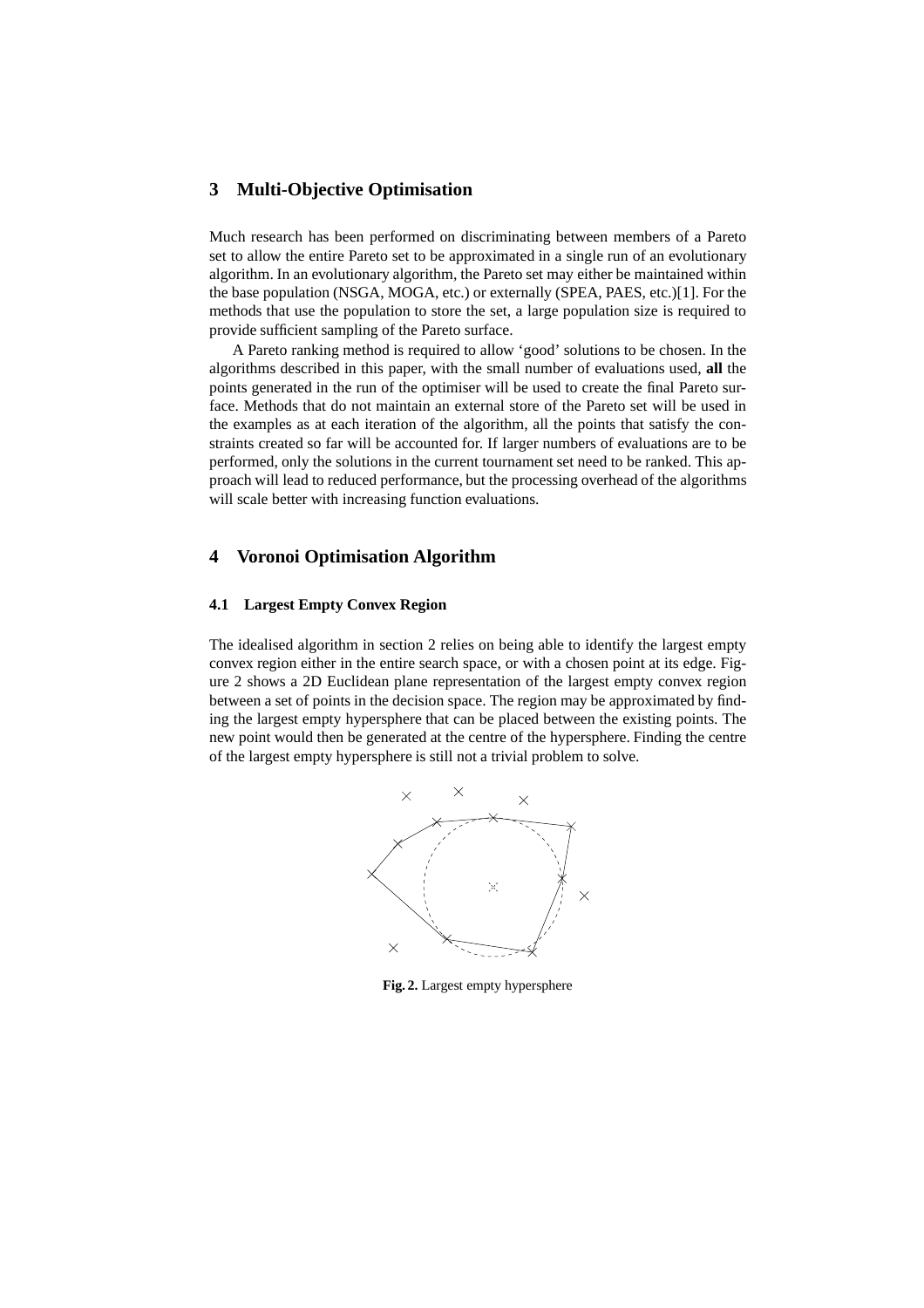#### **4.2 Voronoi Diagrams**

The *Voronoi diagram* [2, 3] can be used to identify the centre of the largest empty hypersphere. A typical Voronoi Diagram is shown in Fig. 3 with the largest empty circle indicated. The centre of the largest empty circle will always coincide with either a Voronoi vertex, or a vertex generated by the intersection of the Voronoi diagram with the convex hull of the set of points.



**Fig. 3.** Example Voronoi diagram showing how centre of largest empty hypersphere lies at a Voronoi vertex

The Voronoi diagram divides a hyperspace containing points into regions, each region surrounding a single point. The space is divided so each point is associated with the region of space closest to it. If  $P = p_1, p_2, \ldots, p_n$  is a set of points (or *sites*) in the 2D Euclidean plane, the plane is partitioned by assigning every point in the plane to its nearest site. All those points assigned to  $p_i$  form the Voronoi region  $V(p_i)$ .

$$
V(p_i) = \{x : |p_i - x| \le |p_j - x|, \forall j \neq i\}
$$
 (2)

The Voronoi diagram is formed as the boundaries of the set of Voronoi regions. The Voronoi edges are points on the plane that lie on the boundaries of the Voronoi regions and will be by definition equidistant from two sites. A Voronoi vertex is formed at the junction of multiple Voronoi edges. The generation of Voronoi diagrams is computationally expensive and so direct use is only really possible for problems with lowdimensionality. Indirect calculation of the Voronoi diagram is still slow but can lead to useful optimisation systems [4].

In all the optimisation algorithms used in this paper, the full ranges of the parameter optimisation in each dimension are mapped into a hypercube with each side having the limits of [0,1]. This mapping scales each of the parameters with respect to their minimum and maximum values, allowing unbiased Euclidean distances to be calculated.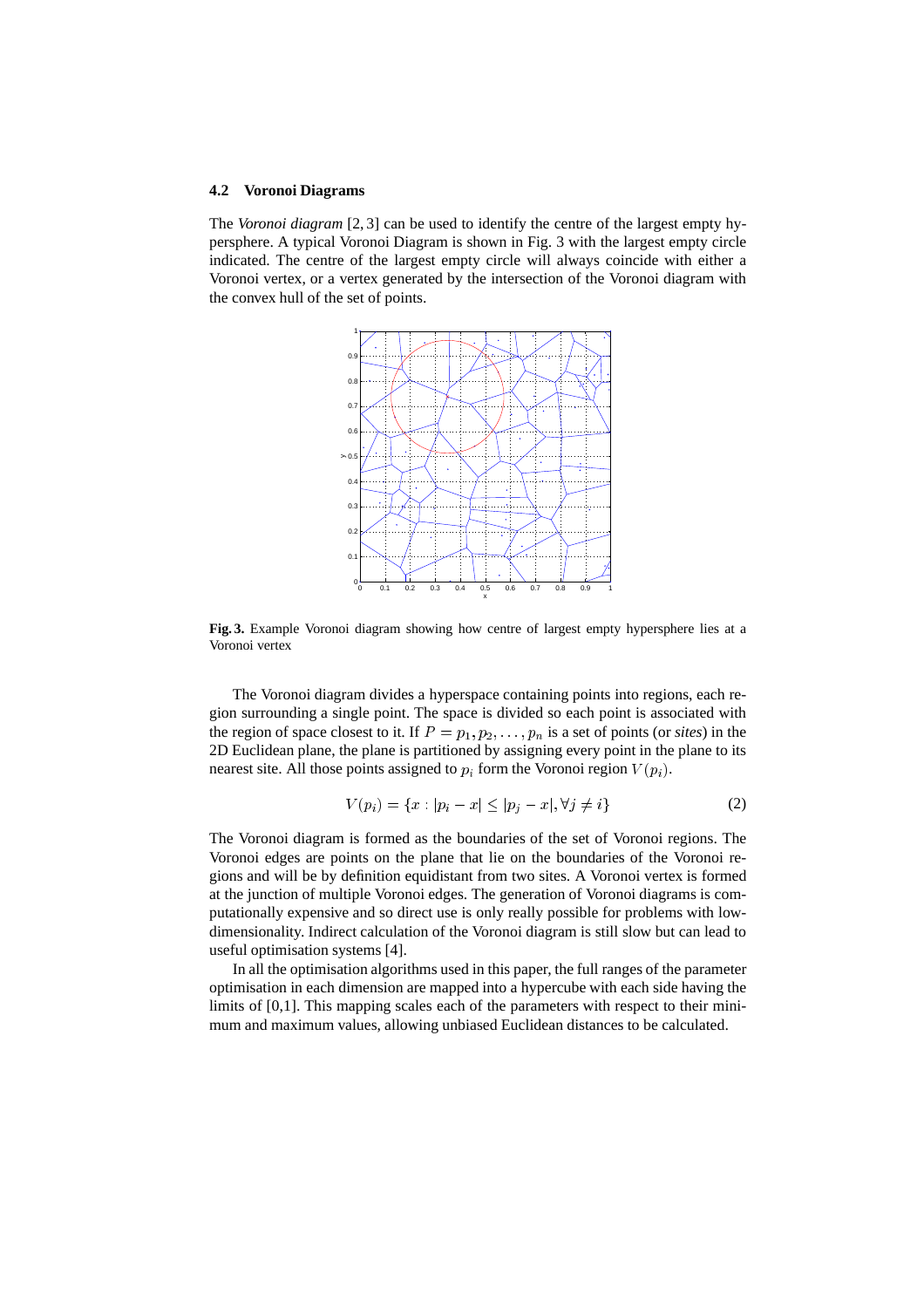To simplify the processing for finding the largest empty hypersphere, a point is placed at each corner of the hypercube in the decision space, simplifying the calculation of the intersection of the Voronoi diagram with the convex hull of the points. The next point is then placed uniformly at random within the hypercube, allowing the Voronoi diagram to be generated and the optimisation process to begin. With a 10 dimensional problem, the hypercube has 1024 corners, therefore 1025 points would be required in the initial sampling of the decision space. In practice, for many engineering problems that are to be optimised on a single processor, the direct Voronoi approach is limited to problems with less than 10 dimensions due to a rapid expansion of computational complexity with increasing dimensionality. With multiple processors, the objective calculations and calculation of the Voronoi diagram can be 'farmed' out to the next free processor, or a slightly sub-optimal approach can be used of generating a small set of points, one for each processor, from each Voronoi diagram.

#### **5 Binary Search Algorithm**

Although the Voronoi approach gives a very neat and near optimal algorithm, the computational complexity for high dimensionality problems is immense. An alternative strategy has been developed that uses a binary search tree [5] to divide the search space into empty regions, allowing the largest empty region to be approximated. The search tree is constructed as shown in Fig. 4 by generating a point within the chosen hypercube, then dividing the hypercube along the dimension that yields the most 'cube-like' subspaces. The definition of 'cube-like' is the split that minimises (3), where  $d_{\text{max}}$  is the maximum side length of the sides of the two subspaces, and correspondingly  $d_{\min}$ is the overall shortest side length.



 $\mathcal{C} = \frac{\cdot \cdot \cdot \cdot \cdot}{\cdot \cdot \cdot \cdot \cdot}$ . . . . . . . . (3)

**Fig. 4.** Binary search process

The ideal algorithm in section 2 has been modified for the binary search tree thus: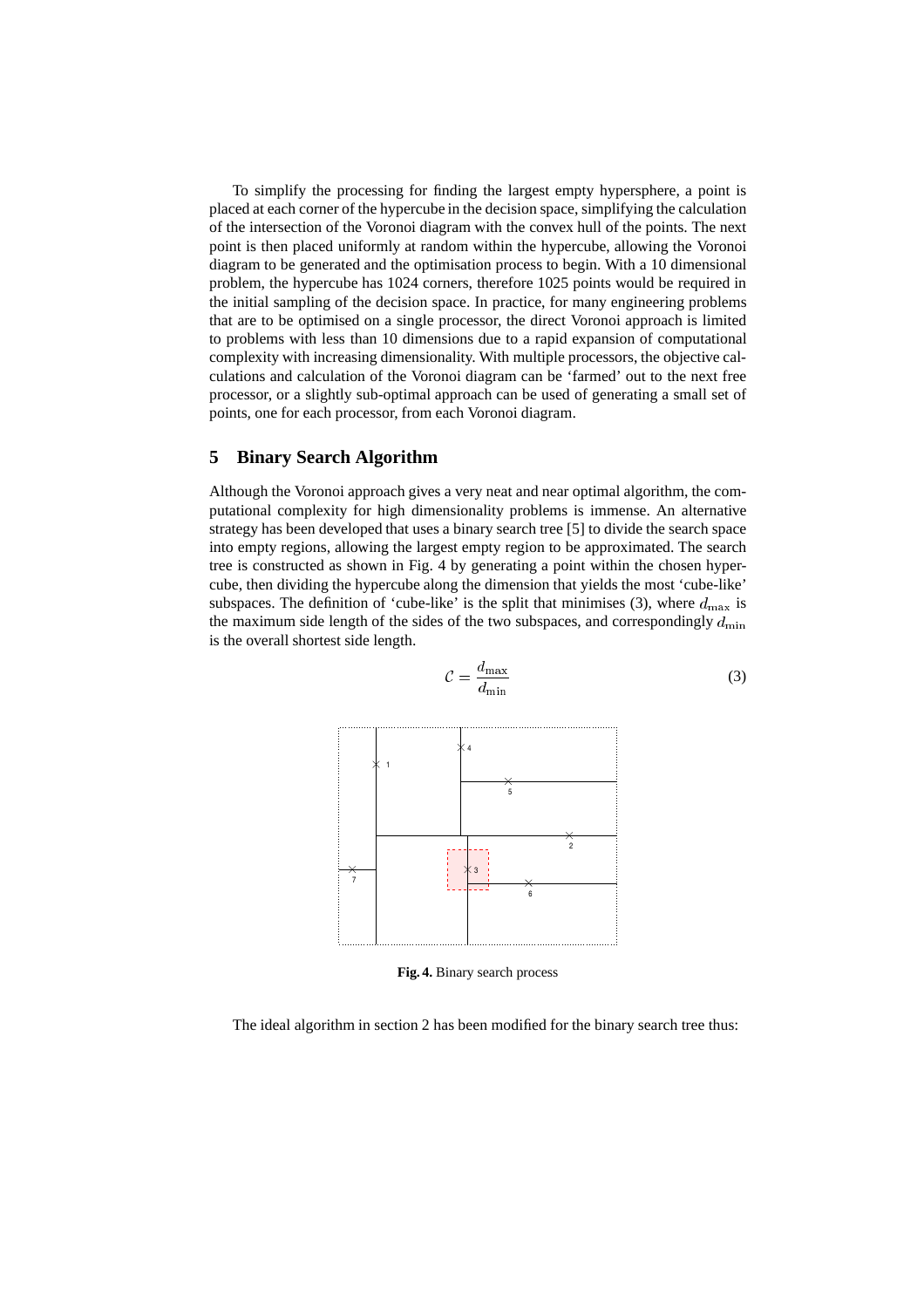- 1. **Exploration:** Next point is generated within the largest empty region,
- 2. **Exploitation:** Next point is generated within the largest empty region that is within a small distance of a selected *good* point.

When the region with the largest area is identified for exploitation, a point is generated at random that lies within the bounds of the region. For this paper, the point is generated with a normal distribution about the mean of the region axes in each dimension. The normal distribution is scaled so that each dimension of the region is  $\pm 4$ standard deviations wide.

The identification of a local region for exploitation is illustrated in Fig. 4. A small offset distance  $d_p$  is used to generate a hypercube of interest about the chosen point (chosen with tournament selection). The small hypercube is placed around the point of interest simply to provide an efficient means of identifying neighbouring regions. A new point is then generated at random using a normal distribution in the largest region that intersects the hypercube. For a region  $A$  to intersect the hypercube about the point P, (4) &(5) must not be satisfied for any dimension i, where  $A_{i_L}$  and  $A_{i_H}$  are the lower and upper extents of region  $A$  in dimension  $i$ .

$$
A_{i_L} > P_i + d_p \tag{4}
$$

$$
A_{i_H} < P_i - d_p \tag{5}
$$

As the tree is traversed, the subspaces of the higher order nodes (say upper subspace of node 2, marked with a cross in Fig. 4 for example) are also tested. If the subspace fails, all the child nodes of the subspace can be ignored.

At each iteration, the tree search to find the largest empty region is at worst  $O(mn)$ . where n is the number of evaluation points so far and  $m$  is the number of dimensions. The tree pruning can lead to  $O(m \log(n))$  performance for exploitation, and at worst  $O(mn)$ . Thus the computational explosion associated with the Voronoi approach is avoided. Overall, the computational complexity for the binary search is at worst  $O(mn_x^4)$  if a Pareto ranking method of  $O(n^2)$  is used to rank all the points. If only the members of the tournament are ranked, the computational complexity will be between  $O(m \log(n)^2)$  and  $O(mn^2)$ , depending on how much exploitation is performed.

#### **6 Test Functions**

For the trials in this paper, two multi-objective test functions have been used. The test functions both have concave Pareto sets, with one also being discontinuous. Both test functions are detailed in [6] and are given in  $(6)$  and  $(7)$ . It should be noted that for  $(7)$ , the decision space and objective space are co-located, with the Pareto set being defined by the intersection of two constraint boundaries. Thus points can appear in the objective space on the lower side of the Pareto set, but these points violate the constraints and as such are not acceptable.

$$
\mathcal{O}_1 = 1 - \exp\left(-\sum_{i=1}^n \left(x_i - \frac{1}{\sqrt{n}}\right)^2\right)
$$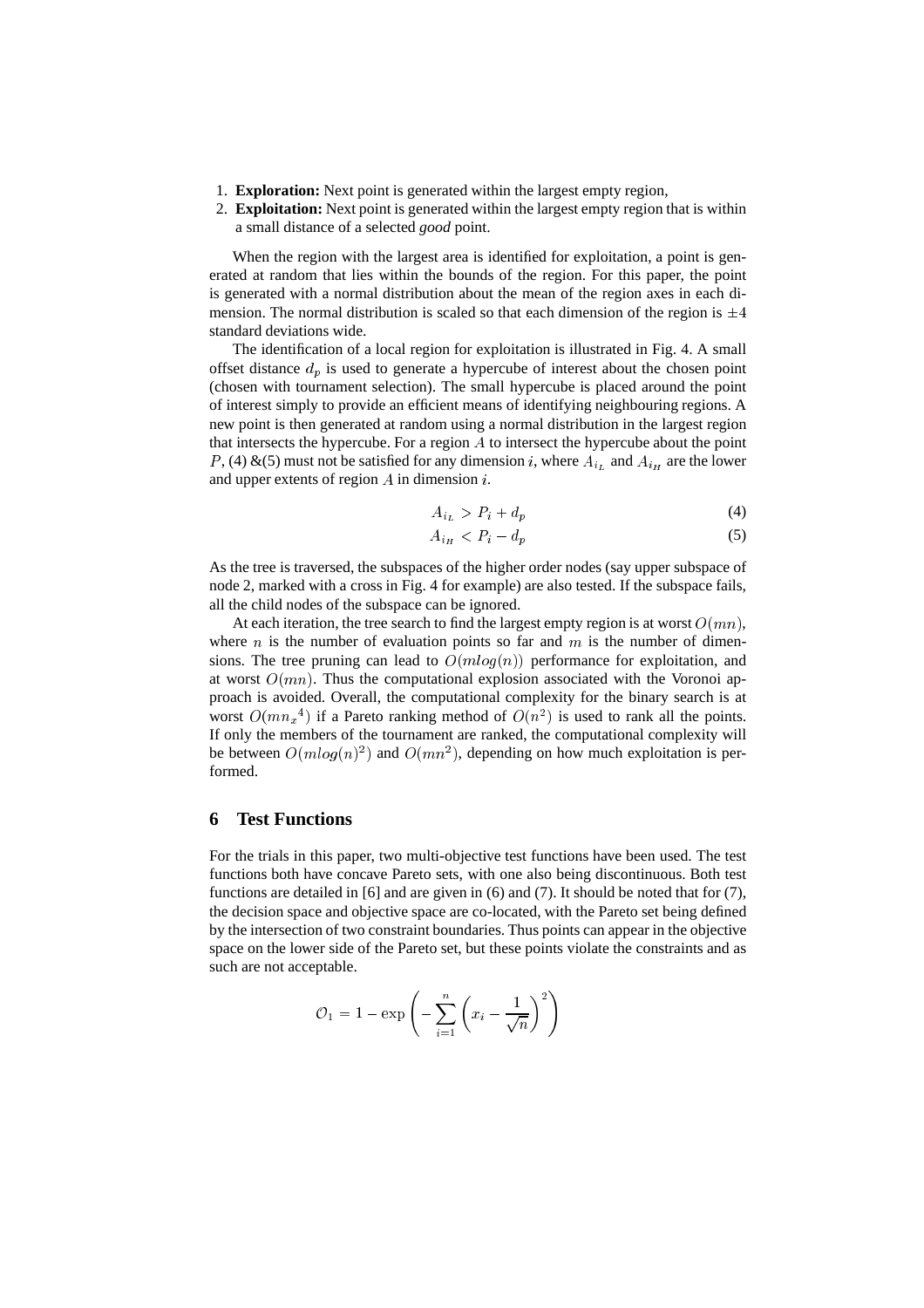$$
\mathcal{O}_2 = 1 - \exp\left(-\sum_{i=1}^n \left(x_i + \frac{1}{\sqrt{n}}\right)^2\right)
$$
  
\n
$$
-2 \le x_i \le 2
$$
  
\n
$$
\mathcal{O}_1 = x
$$
  
\n
$$
\mathcal{O}_2 = y
$$
  
\n
$$
0 \ge -(x)^2 - (y)^2 + 1 + 0.1 \cos\left(16 \arctan\left(\frac{x}{y}\right)\right)
$$
  
\n
$$
0.5 \ge (x - 0.5)^2 + (y - 0.5)^2
$$
  
\n
$$
0 \le x, y \le 1
$$
\n(7)

### **7 Experimental Results**

Both of the optimisation algorithms described in the paper have been trialed on the two test functions. For comparison, a typical multi-objective evolutionary strategy has been used, and constrained to generate the same number of sample points. In all three algorithms, NSGA [1] has been used at each iteration (and correspondingly generation for the evolutionary strategy) to perform the Pareto ranking of the objective values generated so far that meet all the constraints. Only the Pareto ranking elements of NSGA are required for the Voronoi and binary algorithms. The same  $\sigma_{\text{share}} = 0.05$  has been used for consistency. The ranking algorithm of NSGA is well suited to the Voronoi and binary search techniques as the Pareto set is held within the 'population' being ranked. Alternative methods based on SPEA, PAES [1] are less well suited to this application as they rely on holding the Pareto set externally. However, although SPEA and PAES have been demonstrated to out perform NSGA on many optimisation problems when used in an evolutionary algorithm, they still search with objective calculation distributions very similar to NSGA. Thus in this trial, only the point generation process is different for each of the algorithms, demonstrating how the point distribution is controlled in the new algorithms to give a much wider search with fewer unexplored regions.

The evolutionary strategy had a population of 20 and ran for 24 generations, giving a total of 500 evaluations (including the initial population). A crossover rate of 0.7 was used with real-valued intermediate crossover. The initial standard deviation of the mutations was set to one eighth of the range of each parameter, and then allowed to adapt during the run.

For the Voronoi and binary search optimisation, a total of 500 points were generated, with the exploration and exploitation parameters set to  $K = 0.04$ ,  $C = 0.02$  &  $\sigma = 0.1$ and a tournament size of 10. For the binary search optimisation, the local exploitation hypercube was set to be  $\pm 0.02$  in each normalised dimension.

Figures 5  $\&$  6 show the objective and decision space for (6), the first test function and Voronoi optimisation. In Fig. 6 the regular pattern outside of the region of the optima is very clear, demonstrating well controlled and uniform exploration. The tight clustering around the centre of the plot corresponds to the Pareto set and the exploitation phase of the algorithm.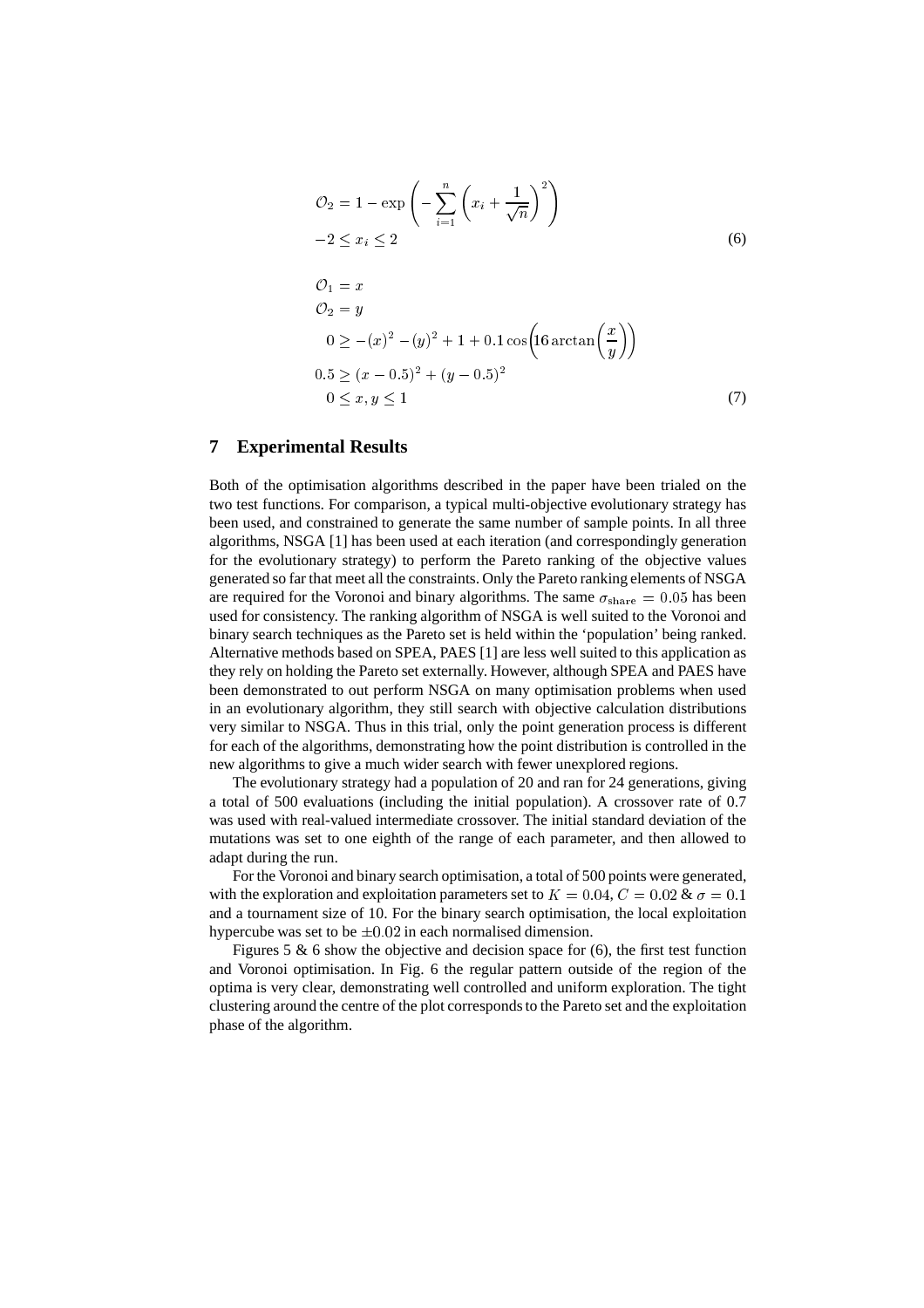

**Fig. 5.** Objective space for equation 6 and Voronoi Optimisation



**Fig. 6.** Decision space for equation 6 and Voronoi Optimisation

Figures 7 & 8 show the objective and decision space for (7), the second test function and for Voronoi optimisation. Again, the regular pattern, created during the exploration phases, outside of the region of the optima is very clear in Fig. 8. The tight clustering in the lower left corner of the plot corresponds to the Pareto set and the exploitation phase of the algorithm. The non-convex and discontinuous Pareto set is clear in the plot. The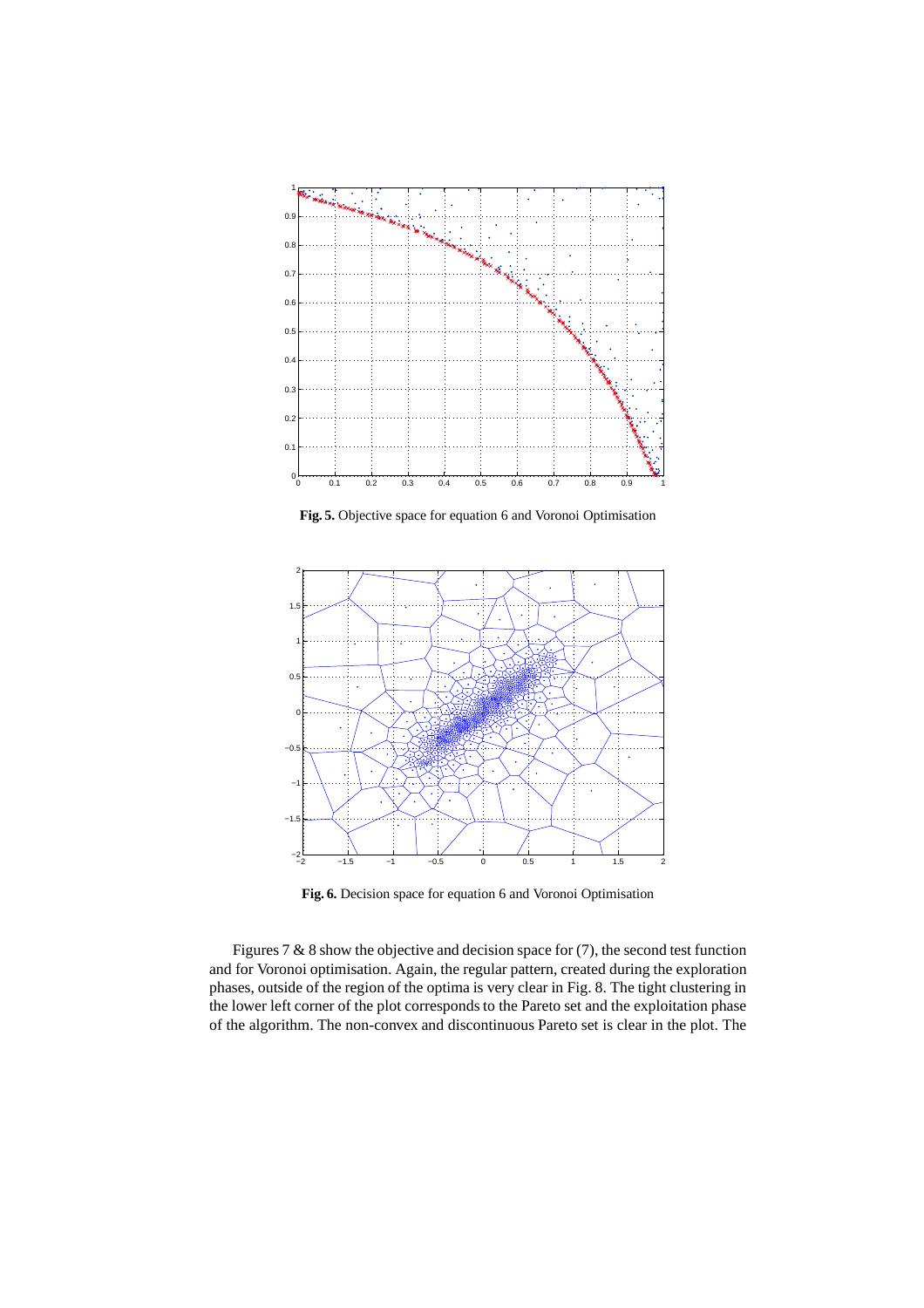light coloured points also indicate the region of the plot which is constrained. It is interesting to note that the boundary between the constrained and feasible regions that form the Pareto set has been explored in detail, providing an accurate approximation to the Pareto set.



**Fig. 7.** Decision and Objective space for equation 7 and Voronoi Optimisation



**Fig. 8.** Decision and Objective space for equation 7 and Voronoi Optimisation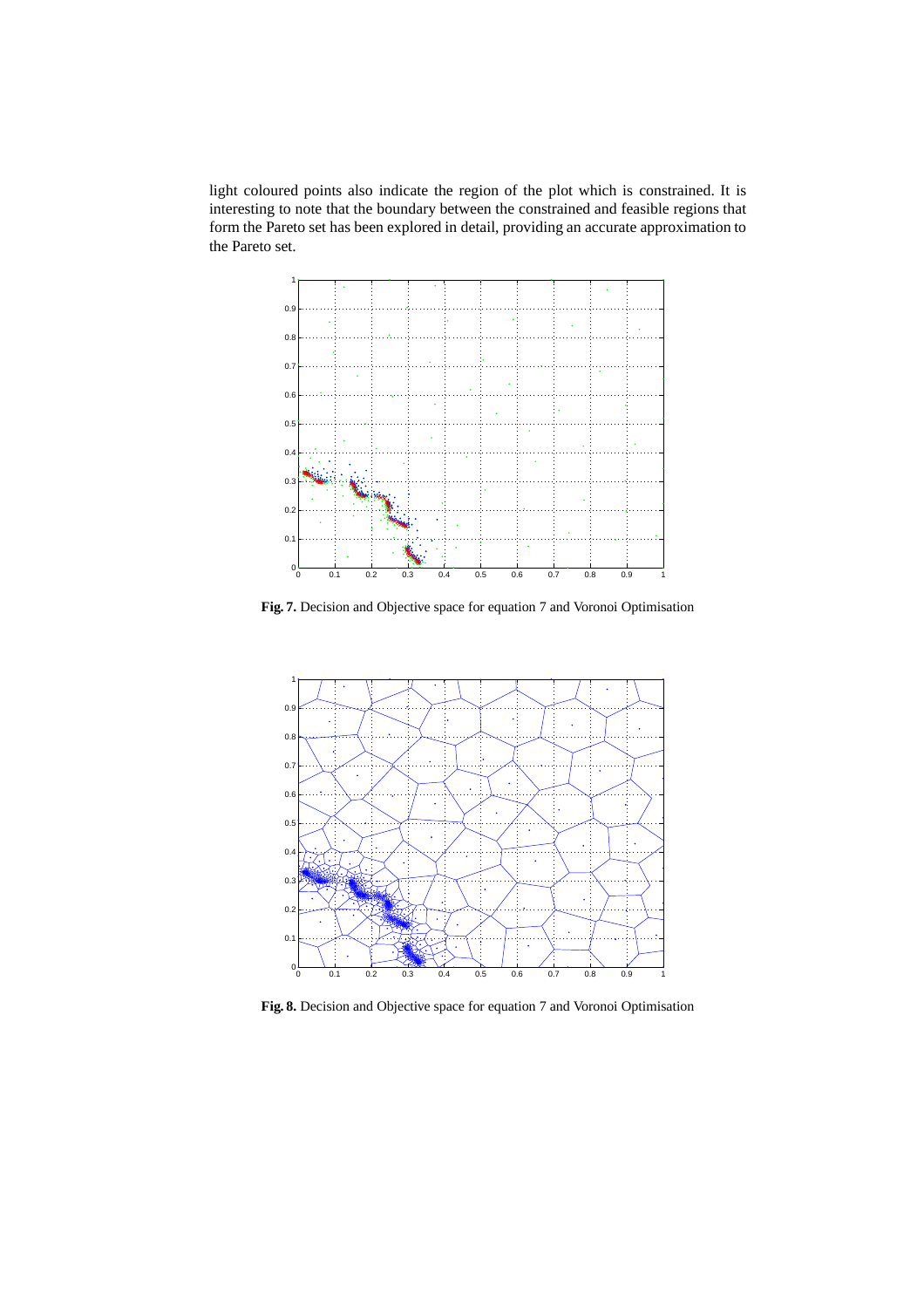Figures 9 & 10 show the objective and decision space for (6) and binary search optimisation. The regular pattern outside of the region of the optima is not quite as clear as with the Voronoi approach, but is still well defined and demonstrates a controlled and uniform exploration. Again we see a tight clustering around the centre of the plot which corresponds to the Pareto set and the exploitation phase of the algorithm.



**Fig. 9.** Objective space for equation 6 and Binary Optimisation

Figures 11 & 12 show the objective and decision space for (7) and binary search optimisation. Again, the exploration pattern outside of the region of the optima is clear with most of the unexplored regions being of a similar size. The tight clustering in the lower left corner of the plot again corresponds to the Pareto set and the exploitation phase of the algorithm. The non-convex and discontinuous Pareto set is clear in the plot. The light coloured points indicating the region of the plot which is constrained also show that the regions that form the Pareto set have been explored in detail.

Figures 13 & 14 show the objective and decision space for (6) and optimisation using a multi-objective evolutionary strategy. There is no regular pattern outside of the region of the optima and there are some large unexplored areas near the top of the plot. This demonstrates that the exploration is not as controlled or as uniform with the low number of sample points used in the experiment. Again we see a clustering around the centre of the plot which corresponds to the Pareto set and the exploitation phase of the algorithm, but here the cluster is very loose and ill-defined.

Figure 15 shows the objective / decision space for (7) optimised with the evolutionary strategy. The exploration pattern away from the Pareto set is clear, but has large unexplored regions. The Pareto set is patchy and the constrained region in the lower left corner has been searched more heavily than the other constrained regions, but not in a controlled way near the Pareto set. This bias in part due to the performance of NSGA.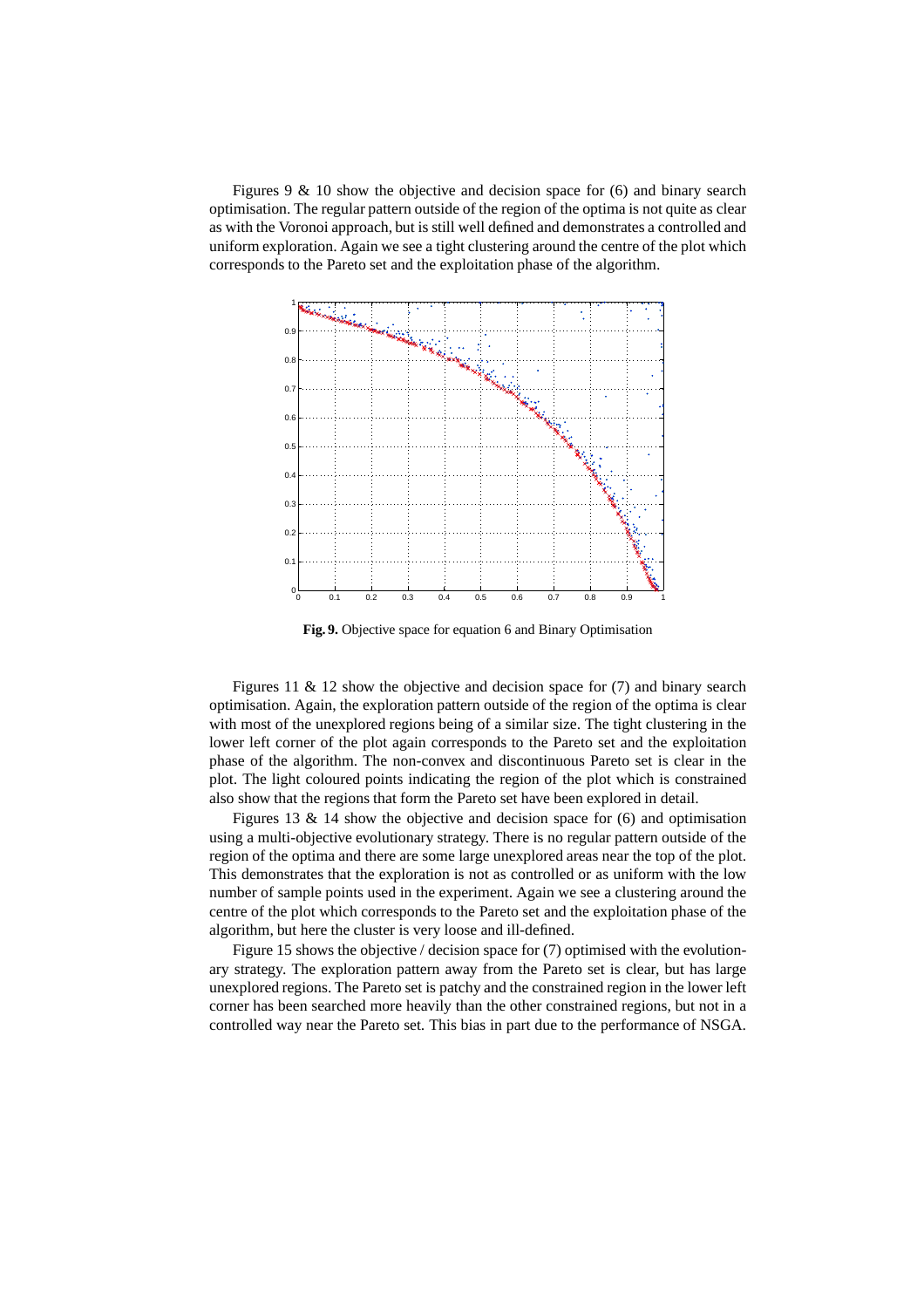

**Fig. 10.** Decision space for equation 6 and Binary Optimisation



**Fig. 11.** Decision and Objective space for equation 7 and Binary Optimisation

The location of the Pareto set is not as accurate and well defined as with either the Voronoi or binary search optimisation algorithms.

To quantify the ability of the algorithms to identify points on the Pareto set, 100 trials of each algorithm for each objective were performed and the number of distinct points on the final non-dominated set recorded. Table 1 shows that the Voronoi op-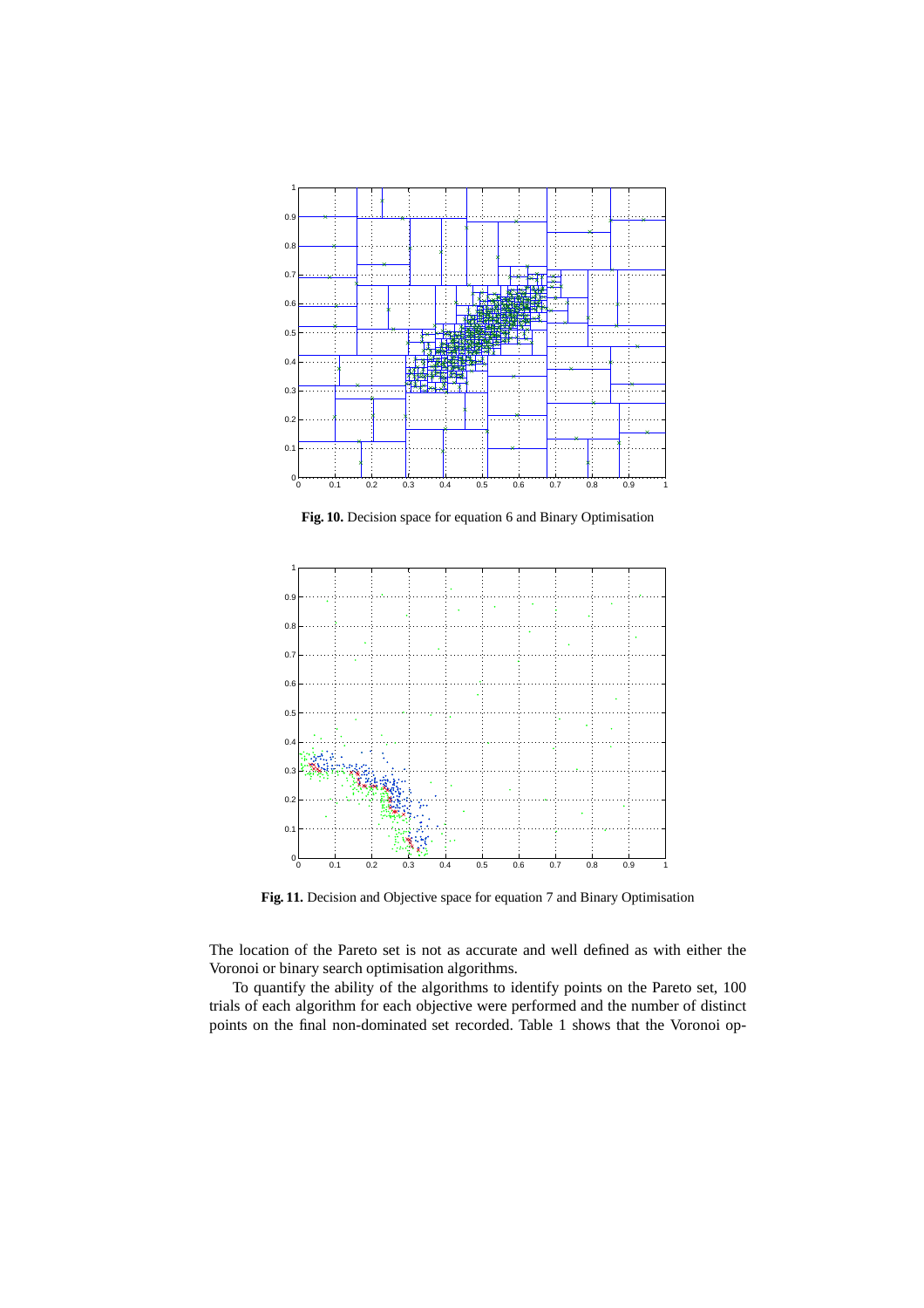

**Fig. 12.** Decision and Objective space for equation 7 and Binary Optimisation



**Fig. 13.** Objective space for equation 6 and Evolutionary Strategy

timisation algorithm is by far the most effective at identifying non-dominated points, with the binary search algorithm a close second. Experiments have also shown that the algorithms are well suited to problems where up to 10; <sup>000</sup> points or more are to be generated.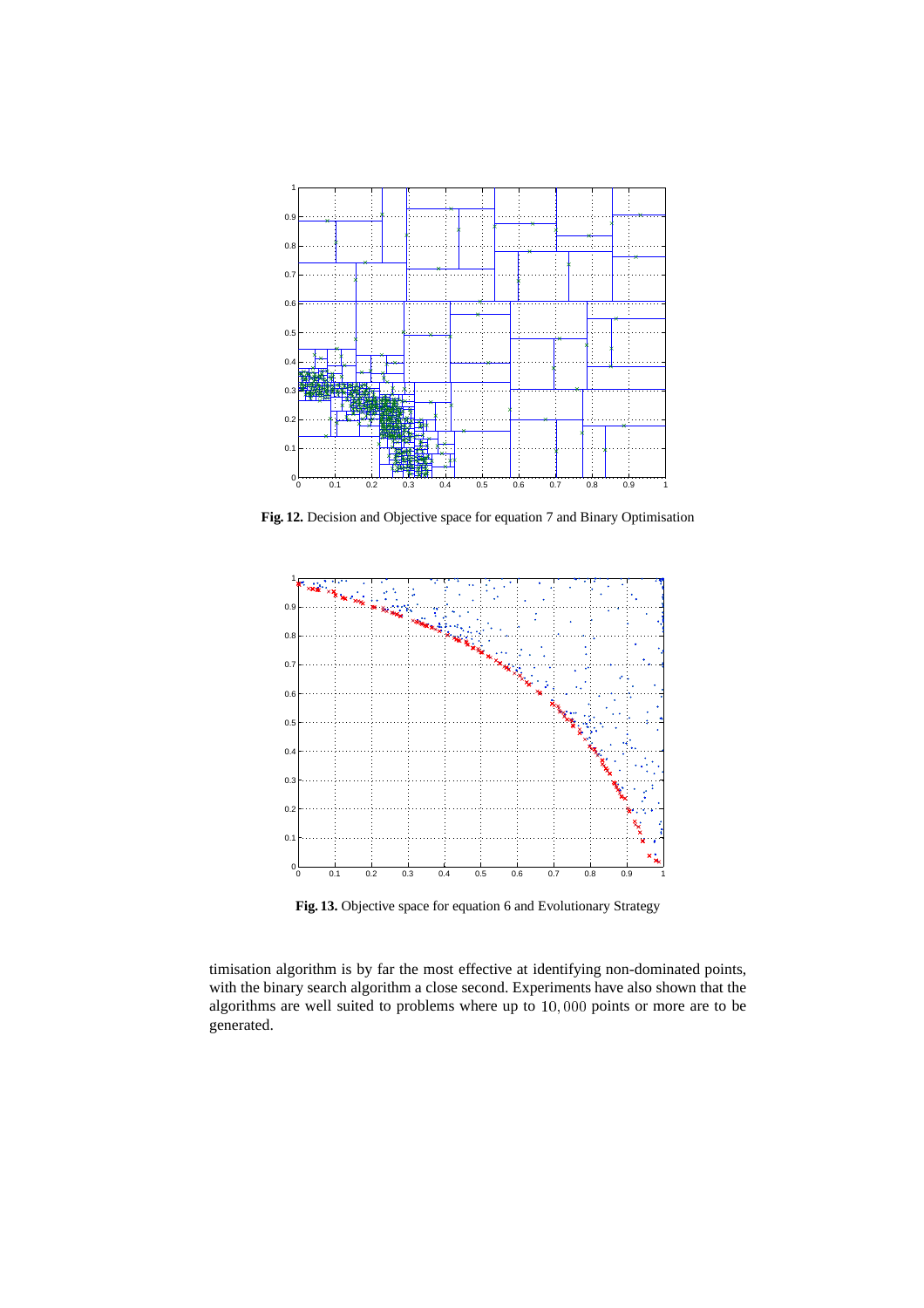

**Fig. 14.** Decision space for equation 6 and Evolutionary Strategy



**Fig. 15.** Decision and Objective space for equation 7 and Evolutionary Strategy

# **8 Conclusions**

This paper has introduced the concept of a new idealised search algorithm and two methods for approximating it, for problems where very few objective calculations can be performed. The results have shown that both the Voronoi and binary search ap-